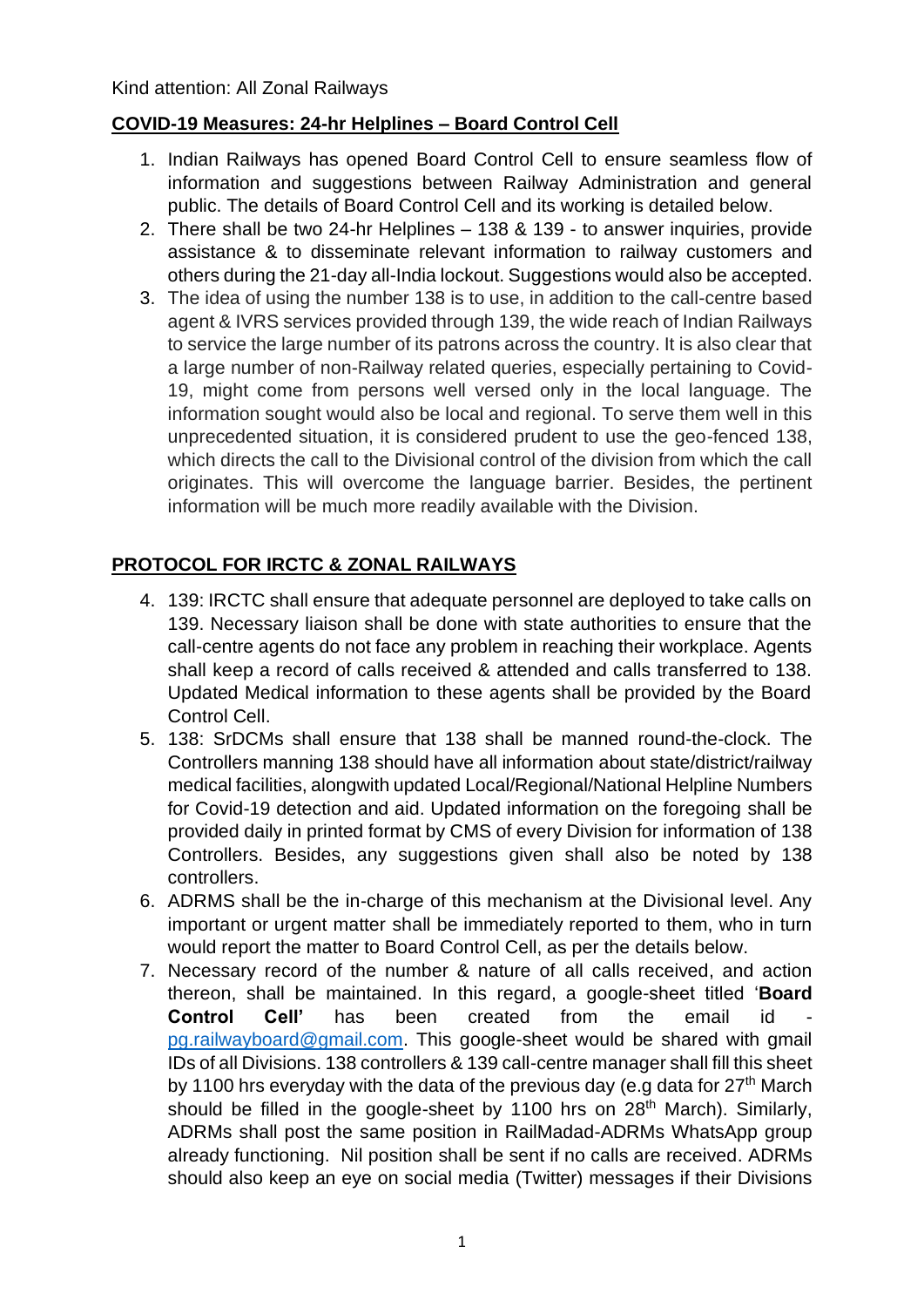are being tagged, either directly or from IR official handles, so that important information could be brought to the notice of Railway Board officers.

- 8. Both these Helplines would be monitored round-the-clock by Board Control Cell, manned by Officers working in eight-hour shift, and would report to EDPG. These Officers should analyse nature of calls received in the previous day, and also monitor social media during their shift, to suggest if any action is required by Divisions/RB. They would also take inputs from RailMadad (Twitter) cell. In this they would be supported by Inspectors/PG Directorate. They shall also do test-checks on 138 & 139 to see that these Helplines are manned round-theclock. These officers would also be in touch with ED Health Planning/7827038827 for updated information about state/district/railway medical facilities, & updated Local/Regional/National Helpline Numbers for Covid-19 detection and aid, and provide the same for the benefit of 139 callcentre agents.
- 9. In performance of the above work, RailMadad Cell outsourced agents (working from home) may be required to call Divisional Controls. Since they would be using their personal mobiles for this purpose, a lump sum amount would be paid to them later.
- 10.For the next 6 days (i.e from 26-31 March), the following RB officials & staff would monitor Helplines:

| 27-03-2020<br>28-03-2020 | 0600-1400<br>hrs | Smt Ritu Sharma/<br>JDTPG/9717641293   | Sh.Gurjinder Singh<br>/DEO/9873935371   |
|--------------------------|------------------|----------------------------------------|-----------------------------------------|
|                          | 1400-2200<br>hrs | Sri R Singh Dir/C&IS<br>7525902999     | Sh. Pankaj/Insp/PG/<br>9910196611       |
|                          | 2200-0600<br>hrs | Sh. D.K.Mishra/DIR/<br>MTP/7827936613  | Sh. Manoj /Sr Engg/<br>IRCTC/9717645310 |
| 29-03-2020               | 0600-1400<br>hrs | Smt Ritu Sharma/<br>JDTPG/9717641293   | Sh.Gurjinder Singh<br>/DEO/9873935371   |
|                          | 1400-2200<br>hrs | Sri R Singh Dir/C&IS<br>7525902999     | Sh. Pankaj/Insp/PG/<br>9910196611       |
|                          | 2200-0600<br>hrs | Sh<br>Tomar/ED/SIGNAL/<br>/9910487488/ | Sh. Manoj /Sr Engg/<br>IRCTC/9717645310 |
| 30-03-2020               | 0600-1400<br>hrs | Smt Ritu Sharma/<br>JDTPG/9717641293   | Sh.Gurjinder Singh<br>/DEO/9873935371   |
|                          | 1400-2200<br>hrs | Sh. D.K.Mishra/DIR/<br>MTP/7827936613  | Sh. Pankaj/Insp/PG/<br>9910196611       |
|                          | 2200-0600<br>hrs | Sh<br>Tomar/ED/SIGNAL/<br>/9910487488/ | Sh. Manoj /Sr Engg/<br>IRCTC/9717645310 |
| 31-03-2020               | 0600-1400<br>hrs | Sh. D.K.Mishra/DIR/<br>MTP/7827936613  | Sh.Gurjinder Singh<br>/DEO/9873935371   |
|                          | 1400-2200<br>hrs | Sri R Singh Dir/C&IS<br>7525902999     | Sh. Pankaj/Insp/PG/<br>9910196611       |
|                          | 2200-0600<br>hrs | Sh Tomar/ED/SIG/<br>/9910487488/       | Sh. Manoj /Sr Engg/<br>IRCTC/9717645310 |